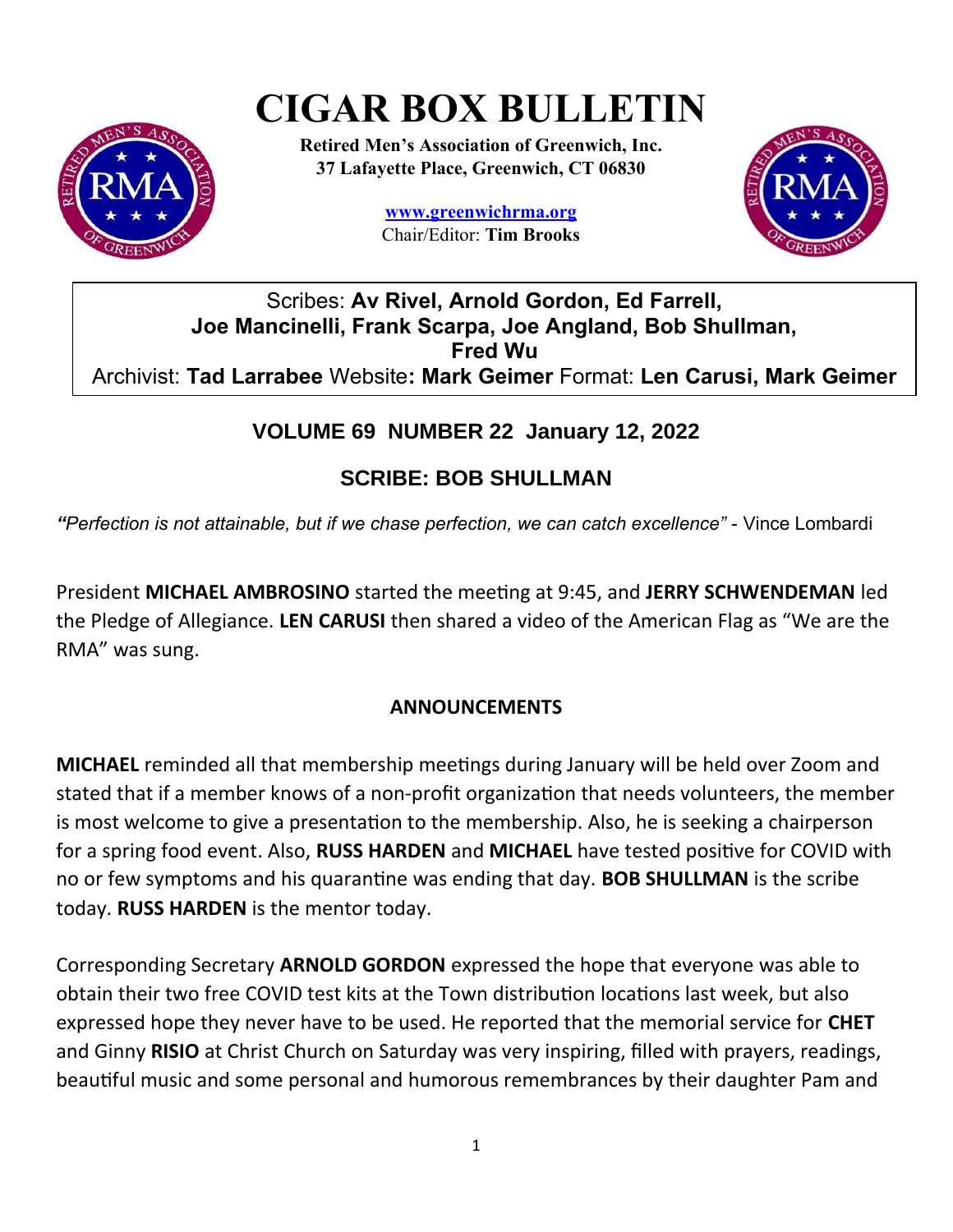her brother. Some of Chet's artwork was displayed in the social hall; he was a darn good artist. There were about 10 RMA members that he saw in attendance. Afterwards Pam sent the following message to the RMA: "It was wonderful to meet so many of dad's RMA friends. Please pass along at the next meeting how happy we were to see so many of you there, and again, grateful, as dad derived so much enjoyment from his involvement with the group and made so many good friends. You guys were truly a highlight of his later years - and he was happy for a new audience for his many stories!"

**BOB CAREY** was scheduled to tell jokes today but he has decided to retire from their illustrious group at the top of his game. Which means that there is an opening for anyone who has a good sense of humor and wants to join the jolly RMA humorists. If interested, contact **ARNOLD** at ajgordo@gmail.com or 203-340-9336. **AV RIVEL**, the raconteur extraordinaire, had volunteered at the last minute to appear. However, before allowing him to take the stage, **ARNOLD** had a few bon mots to share taken from real courtroom exchanges. (1) What was the first thing your husband said to you when he woke up? He said, "Where am I Cathy?" Why did that upset you? My name is Susan. (2) So, the date of conception of the baby was August 8<sup>th</sup>? Yes. And what were you doing at the time? (3) Doctor, before you performed the autopsy, did you check for a pulse? No. For blood pressure? No. Did you check for breathing? No. Then is it possible the patient was still alive? No. How can you be sure? Because his brain was in a jar on my desk. But could he have still been alive nevertheless? It is possible that he could have been alive and practicing law somewhere.

Next **AV RIVEL** told a few jokes.

**PETER STERN** then gave the following Membership Report:

1. Attendance: Zoom, 66, including 3 guests.

2. Birthdays:

| <b>FRED</b>   | WU            | 69 | 1/8/1953  |
|---------------|---------------|----|-----------|
| <b>DENNIS</b> | <b>MONSON</b> | 75 | 1/9/1947  |
| LOU           | <b>RUPNIK</b> | 80 | 1/11/1942 |
| ARN           | <b>WELLES</b> | 75 | 1/12/1947 |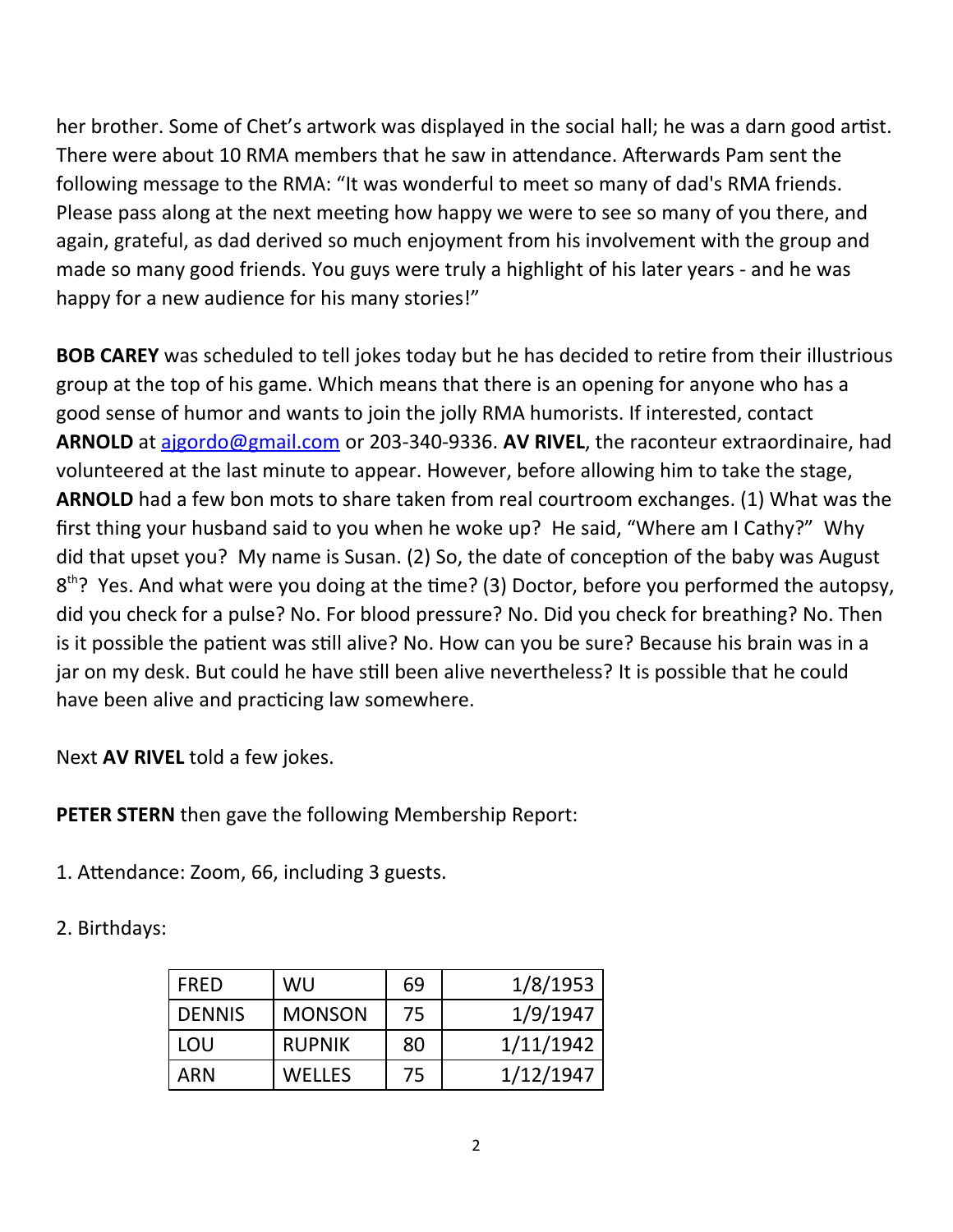#### 3. Guests / Guest of

- a. Gary Riddell / **ANDERS EKERNAS** & **FRED WU**
- b. Tom Doody / **ED MASTOLONI**
- c. Bob Mendelsohn / **BOB SHULLMAN**

#### 4. Snow Birds: **GRAN BURGESS, BILL O'DONNELL**.

**JOHN FEBLES** then gave the Volunteer Hours Report for December.

**JACK WEIR** reported that the RMA Publicity Committee is reaching out to Greenwich media outlets and the committee needs writers for upcoming publicity articles. For those interested in assisting, **JACK** asked that those members reach out to him at: [johnkweir47@aol.com](mailto:johnkweir47@aol.com).

**ARNOLD GORDON** then briefly reviewed the background of the speaker of the week, David Yermack, Chairman of the Finance Department at NYU's Stern School of Business who would be giving a presentation entitled "Overview of Cryptocurrencies: The Basics" later in the meeting. Professor Yermack amazingly has received five different degrees from Harvard. **HORST TEBBE** then briefly discussed next week's presentation, "What's Next for the U.S. Economy? Prospects for Growth, Job, and Inflation" to be given by Karen Dynan who is a Professor in Harvard's Economics Department and the Harvard Kennedy School.

#### **FUN AND GAMES**

**JOHN FEBLES** reported the bridge scores for last week's games.

**RON FRIEDMAN,** 3660 **ED MASTOLONI,** 3350 **ANDRE MAZUREK,** 2650

**Hearts: DON CONWAY** announced that there were five hearts players last week.

**Tennis:** There was no indoor tennis last week, while paddle tennis wound up being singles with **JIM DEAN** and **FRED WU** playing.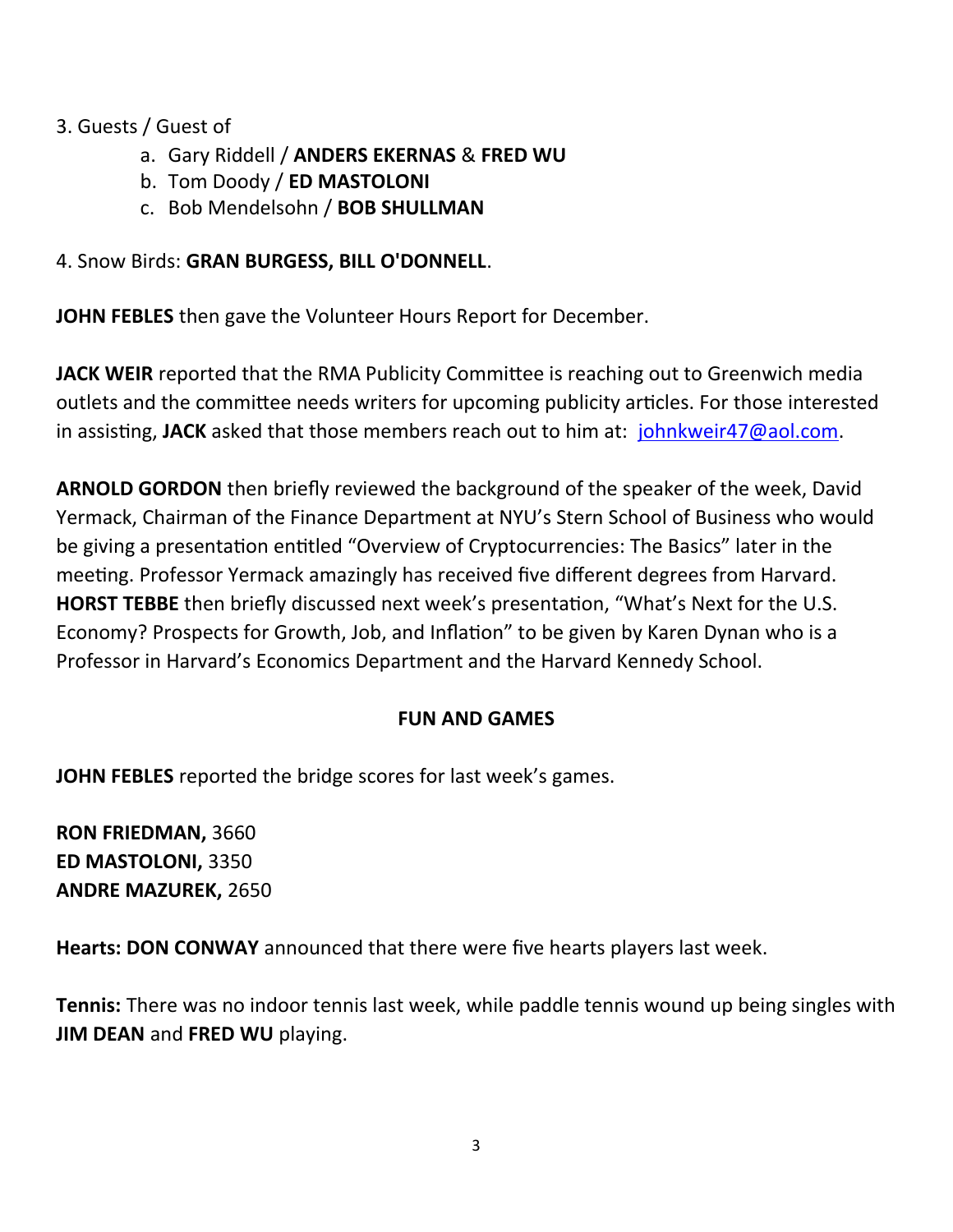**Walkers: TAD LARRABEE** reported that last Thursday, seven intrepid walkers met in Rye, NY, just west of Playland Park. We were blessed with nice weather between Wednesday's rain and Friday's snow. We started by walking through the oldest cemetery in Rye to cross Blind Brook for a brief woods walk and then followed roads for a total of a bit over four miles of pleasant level walking. Because it was off-season, the guard at the American Yacht Club allowed us to walk the grounds and enjoy the great views of Long Island Sound and New York City from the end of Peningo Neck, a new geography name for me. **ARTHUR STAMPLEMAN** and Cynthia MacKay served as our guides as we viewed some of the oldest buildings and estates along Milton Road and Stuyvesant Avenue including the old Knapp House and a Dutch-style windmill now used as a four-story home, but without the blades.

**TAD** has shared pictures taken by **DICK FRANCK** of the two most recent Walkers excursions, at Elias Point, Riverside, on December 30 (L) and at the American Yacht Club in Rye, on January 6.



**TAI CHI: WILL MORRISON** reported that the new Monday morning class offering "Deep Release" is a great way to start the week. It is designed for those that want to work on their balance, resiliency and flexibility. Tai Chi is like a vitamin. One practices to improve or maintain one's health. Come in person or join through Zoom. The class this upcoming Monday will be Zoom only because it is MLK day. If you interested, contact **WILL** (wdmorrison@gmail.com) or visit experiencetaichi.org.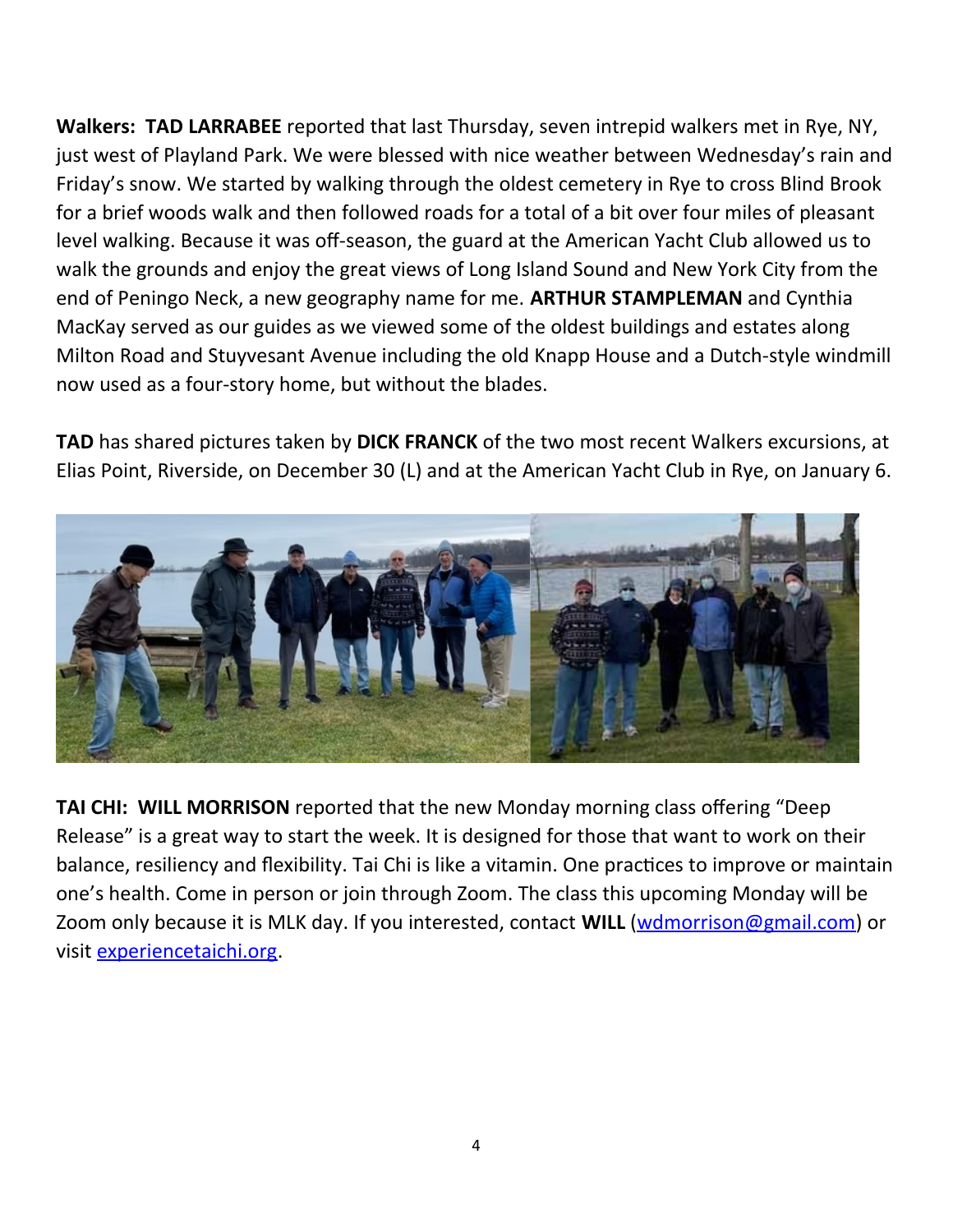#### **HUMAN INTEREST PRESENTATION**

Prior to the break **JIM FISHBEIN** then gave a fascinating, 30-minute, 14 slide PowerPoint presentation focused on "The Sun" as the third part of his "Journey Through Our Solar System." Following are his slides.

# For "The Sun" pdf [CLICK HERE](https://drive.google.com/file/d/1GEBP2OZDHlETpFgtdAi5BbKwuh_GRp44/view?usp=sharing)

#### **SPEAKER PROGRAM**

**HOLLISTER STURGES** introduced David Yermack who is the Albert Fingerhut Professor of Finance and Business Transformation and Chairman of the Finance Department of New York University's Stern School of Business where he has been a member of the faculty since 1994. In 2014 Professor Yermack began teaching a full semester course at NYU on Digital Currency and Blockchains with his Law School colleague Professor Geoffrey Miller. The course was the first in the world on this topic taught at a major university and it now draws more than 300 students annually who attend his 26-class course. Professor Yermack has been awarded five degrees from Harvard University. In addition to his research on blockchains and digital currencies, Professor Yermack has also published some of the most cited papers in the fields of executive compensation and corporate governance. He is a frequent speaker on digital currency and blockchains to academic, industry, and government audiences.

Professor Yermack then started his presentation which focused on the details of:

- What is the Blockchain?
- What is a token?
- What does it mean to "mine" the system?
- Why are there so many apparently different currencies in addition to Bitcoin?
- How does purchasing something with such a currency work compared to buying something with cash or a credit card?
- How do transactions using cryptocurrencies work?
- How do they compare to our current system of cash and credits cards?
- What is its future?
- Is it regulated in any country?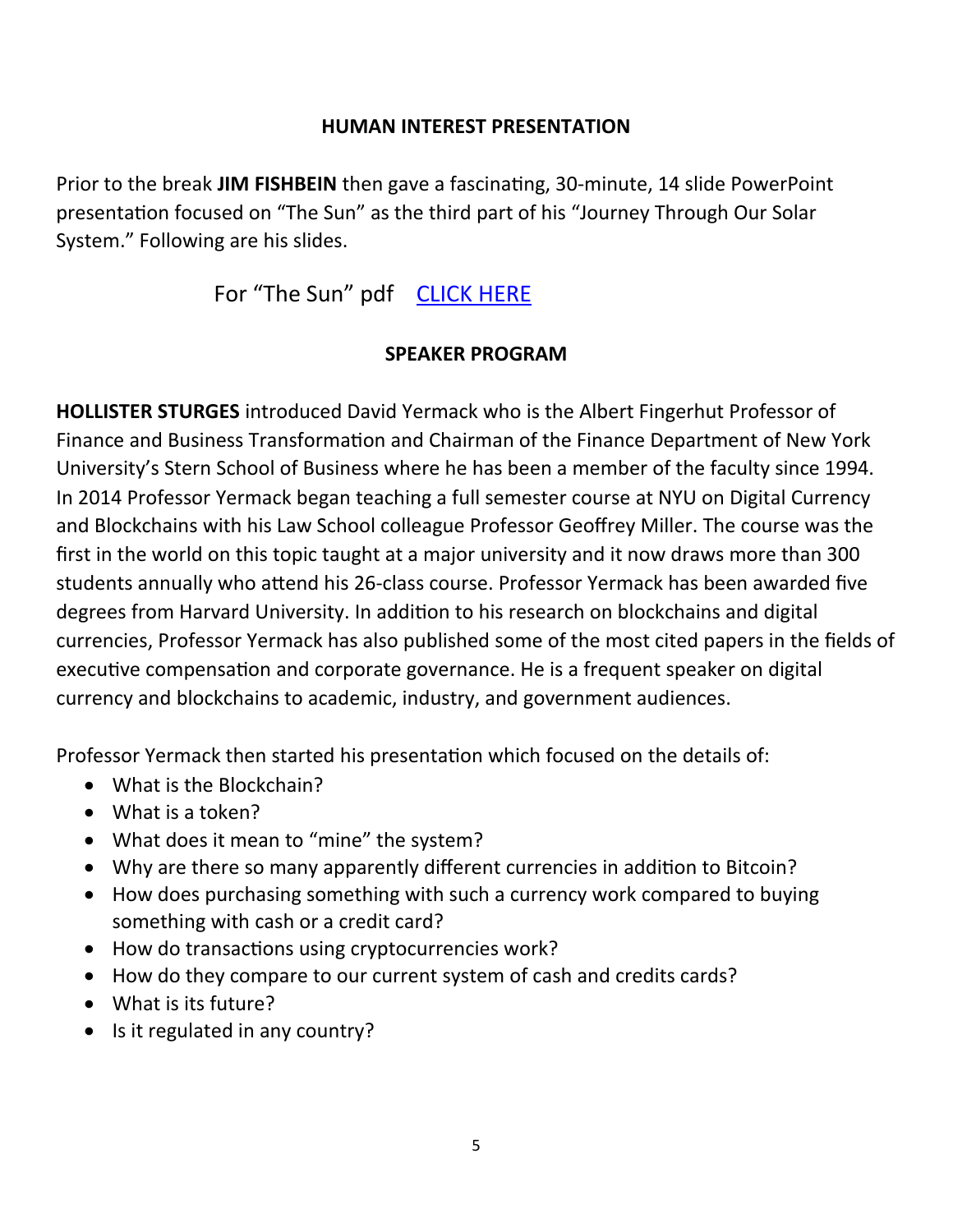In his hour-long presentation to the RMA, Professor Yermack used some of his slides from his first class of the 26 classes he gives on this topic to his students. He gave very detailed and illuminating answers to the nine questions listed above and discussed how cryptocurrency has already started to change how businesses operate. One notable example he gave was how cryptocurrency has eliminated virtually all the trading roles that used to be done by many highly paid, humans at UBS' huge trading floor in Stamford. One forecast that the Professor gave was that he believes there will be virtually no banking jobs in existence in 10 years as cryptocurrency changes how banking as we know it today will be managed then.

When his formal presentation was over, 14 questions were asked by RMA members seeking more details about specific aspects of this new world of cryptocurrencies. The professor then answered as many questions as time allowed.

#### **SPECIAL FEATURE**

Past President **PETE UHRY** has asked that we include a few "historical" RMA pictures, with a question of the week. At left, from last issue, that's the Melody Men chorus in 2018, with many familiar faces. At right, who are the three gents at the 2017 RMA luncheon?



More blasts from the past next issue. Do you have any pictures of past RMA activities?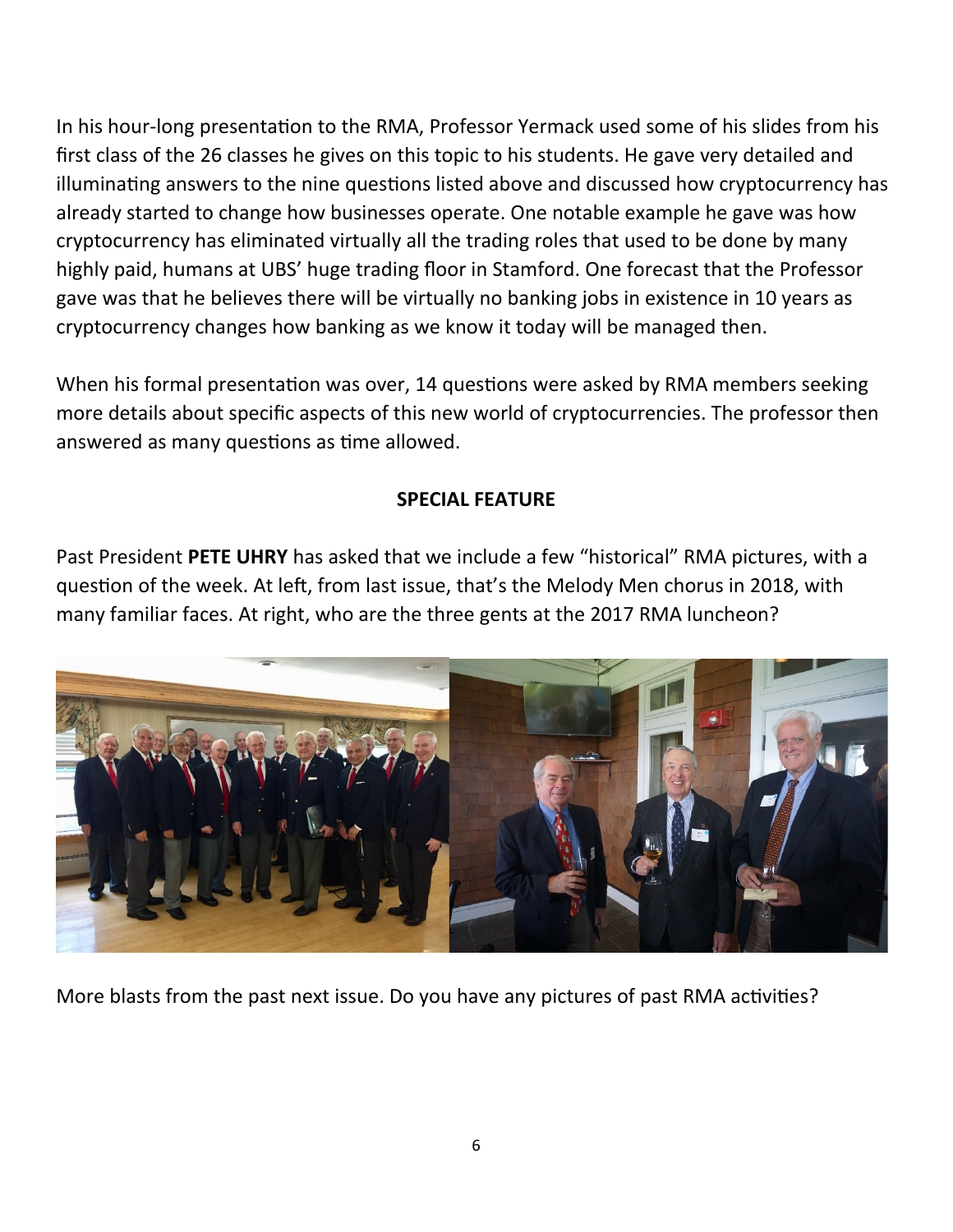#### **IMPORTANT REMINDERS**

**TO CBB CONTRIBUTORS:** Scribe for the next meeting, on January 12, will be **→ED FARRELL←**. Please send a copy of any remarks you want included in the CBB promptly to **ED** at [ejf1038r@gmail.com](mailto:ejf1038r@gmail.com).

**ALL MEMBERS**: Do not forget to report all your inside and outside volunteer hours to **JOHN FEBLES** at [jfebles13@gmail.com.](mailto:jfebles13@gmail.com)

**ALL MEMBERS**: The CBB Team works every week to write and publish an informative and concise bulletin for our members' enjoyment. We welcome new members to join the CBB Team. Please contact **TIM BROOKS** at [tbroo@aol.com](mailto:tbroo@aol.com) if you are interested.

**ALL MEMBERS** are reminded that in addition to streaming on the Internet, RMA speakers are normally shown on the local public access TV channels, Verizon FIOS channel 24 and Optimum (Cablevision) channel 79.

Retired Men's Association of Greenwich, Inc. · 37 Lafayette Place · Greenwich, CT 06830 · USA. Visit our website at **[https://greenwichrma.org .](https://greenwichrma.org/)**

| <b>Weekly Repetitive Activities*</b> |                        |                                                        |                                                                                   |  |  |
|--------------------------------------|------------------------|--------------------------------------------------------|-----------------------------------------------------------------------------------|--|--|
|                                      |                        |                                                        |                                                                                   |  |  |
| Day                                  | <b>Time</b>            | <b>Activity</b>                                        | <b>Contact</b>                                                                    |  |  |
| Mondays                              | $9:30$ am              | Tai Chi Workout                                        | Will Morrison - wdmorrison@gmail.com                                              |  |  |
| Mondays                              | 11:00 am to 1:00<br>pm | Pickleball at Christiano Park                          | Pat MacCarthy - pmaccarthy415@gmail.com<br>Mark Geimer - mark.geimer@gmail.com    |  |  |
| Tuesdays                             | 10:00 to 11:00 am      | Platform (paddle) tennis at<br>Loughlin Field, Cos Cob | John Dean - jhdeanco@gmail.com                                                    |  |  |
| Wednesdays                           | $9:45$ to 10:30 am     | <b>RMA Weekly Meeting</b>                              | Horst Tebbe - onehorst@optimum.net or Len<br>Carusi at <i>lencarusi@gmail.com</i> |  |  |
| Wednesdays                           | 12:45 to 3:30 pm       | Hearts at the Women's<br>Club                          | John Kavanagh - jikct176@gmail.com                                                |  |  |

### **RMA 2022 CALENDAR**